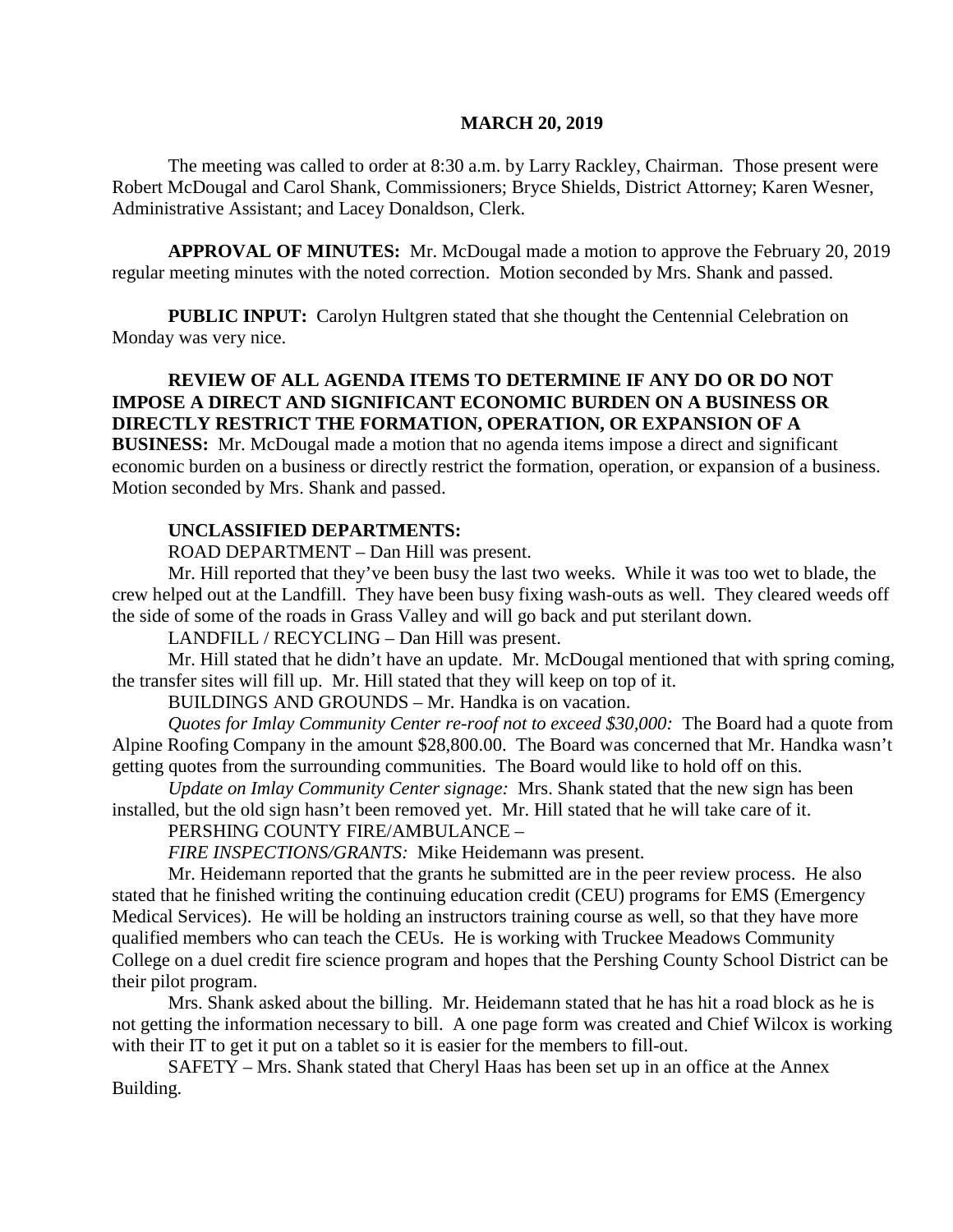PERSHING CO. EMERGENCY OPERATIONS MANGER – *LEPC Update:* Charlie Sparke was present.

Mr. Sparke spoke about the employee/contractor issue and stated that he has been working with Mr. Shields. He also spoke about the inventory asset threshold being increased to \$3,000. He stated that the Federal Government's threshold is \$1,000 so they still have to account for those items.

## **REVIEW AND AWARD BID FOR THE RURAL SOLID WASTE COLLECTION**

**SYSTEM:** Two bids were received and opened on Tuesday, March 20, 2019 as follows:

| Desert Disposal | \$400 per load for each of the three areas                                  |
|-----------------|-----------------------------------------------------------------------------|
| Hoss Disposal   | \$235 per load for Imlay; \$245 per load for Unionville; \$216 per load for |
|                 | <b>Grass Valley</b>                                                         |

Mr. McDougal made a motion to award the bid to Hoss Disposal for \$400 per load for each of the three transfer sites. Motion seconded by Mrs. Shank and passed.

# **UNCLASSIFIED DEPARTMENTS, CONT.D:**

COMMUNITY CENTER – Dixie McKay was present.

Mrs. McKay gave an update. The net revenues for the month of March were \$910.00. 26 events/meetings were held at the Center. Mrs. McKay has been working on inventorying everything in the kitchen and updating files in the Director's office. She is creating a list of items that need to be repaired or replaced and will do so as the budget allows.

*Request for Community Center credit card with \$1,000.00 limit:* Mr. McDougal made a motion to approve issuing a County credit card to Dixie McKay with a \$1,000.00 limit to be used for the Community Center. Motion seconded by Mrs. Shank and passed.

*Approval to replace the speakers:* Two quotes were received as follows:

FCC Communications \$2,777.48

Full Compass Systems, LTD \$770.49 (installation only)

Mr. McDougal made a motion to approve the quote from Full Compass Systems, LTD in the amount of \$770.49 for the installation contingent on them being locally licensed. Motion seconded by Mrs. Shank and passed.

*Discussion/Approval for replacement of carpet/flooring:* Mr. Handka will be asked to provide some quotes to replace the flooring at the next meeting.

IT DEPARTMENT – Justin Abbott was present.

Mr. Abbott reported that a computer has been installed and networked for the use of the Safety Coordinator. He is working on getting a cell phone for the Safety office as well.

Mr. Abbott reported that the Sophos Anti-Virus contract will be expiring. He would recommend changing to Webroot at a cost of \$5,636.90. Mr. McDougal directed Mr. Abbott to move forward and an agenda item will be on the next agenda for formal approval.

**PROCLAMATIONS AND AWARDS:** YEARS OF SERVICE CERTIFICATES – The Board presented five year Certificates and pins to Stacy Bristow, Lynn Christofferson, and Valiree Phillips.

# **ELECTED DEPARTMENTS:**

RENE CHILDS, RECORDER-AUDITOR – *Approval of letter to Department of Taxation regarding Corrective Action Plan for Financial Report Material Weakness, Annual Audit Report FY2017-2018:* Mrs. Shank made a motion to approve sending the letter to the Department of Taxation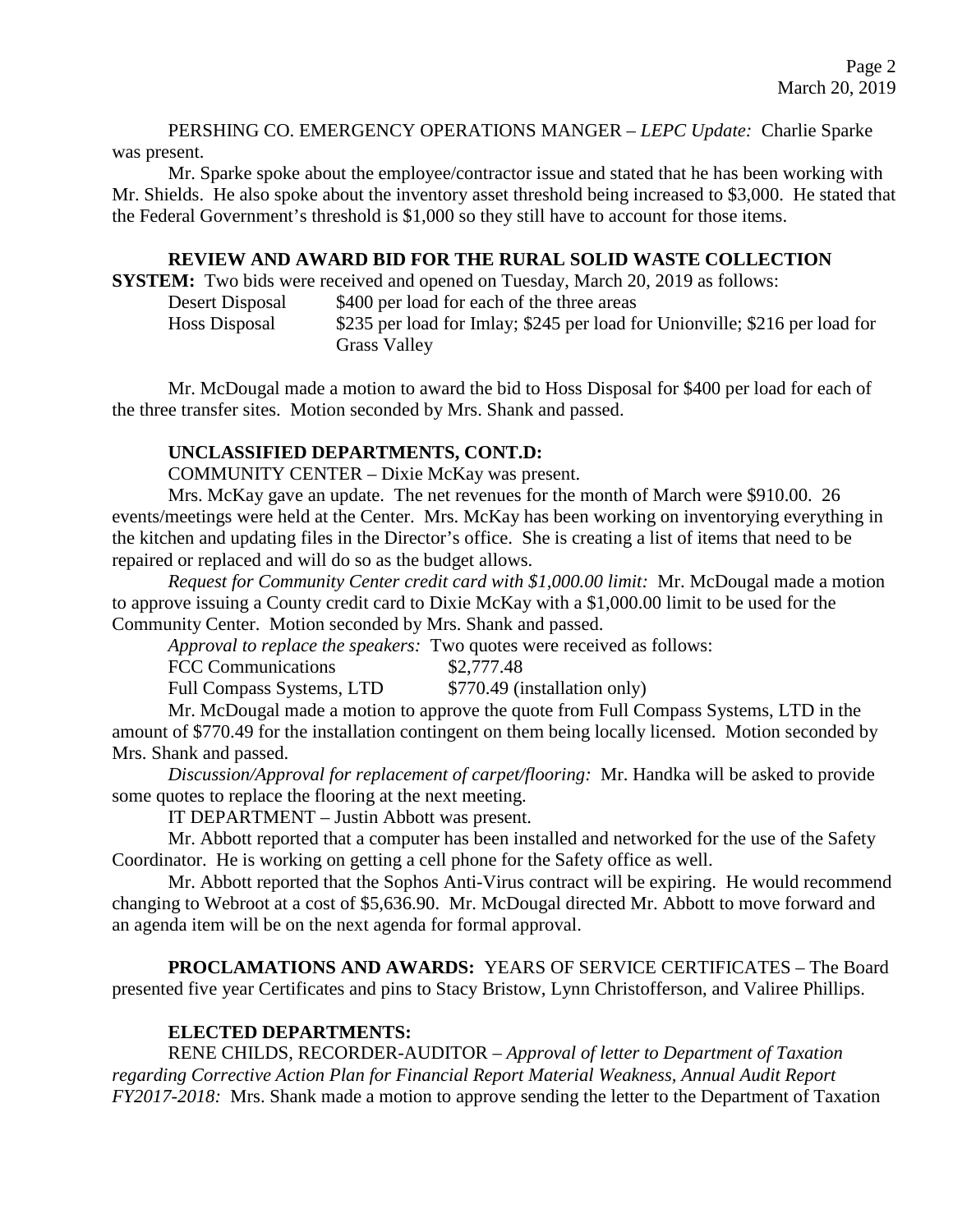regarding the County's Corrective Action Plan for Financial Report Material Weakness, Annual Audit Report FY2017-2018 as presented. Motion seconded by Mr. McDougal and passed.

LAUREEN BASSO-CERINI, ASSESSOR – *Request for approval to increase nightly room rate for the NAA (Nevada Assessors Association) Spring Conference in Minden, NV:* Mrs. Shank made a motion to approve the request to approve an increased nightly room rate for the NAA Spring Conference in Minden, NV. Motion seconded by Mr. McDougal and passed.

JERRY ALLEN, SHERIFF – *Request for approval for out of state travel and possible higher room rate for training March 25-26, 2019, Sacramento, CA:* Mr. McDougal made a motion to approve the request for out of state travel and a possible higher room rate for training March 25-26, 2019. Motion seconded by Mrs. Shank and passed.

Later in the morning Sheriff Allen came in. He informed the Board that he lost a potential deputy candidate to another agency.

**UPDATE ON PROGRESS OF SITE LOCATION, DESIGN, FUNDING, AMENITIES AND CONSTRUCTION OF FUTURE LAW ENFORCEMENT CENTER:** Mr. Rackley stated that he has an agreement, but was told that there is a title issue with the property we want to swap. An item will be put on the next agenda to approve the agreement and payment of closing costs.

# **GRASS VALLEY ADVISORY BOARD:** Paul Schlehr was present.

Mr. Schlehr stated that the Grass Valley Town Hall will be held on Saturday, March 30<sup>th</sup>.

**DERBY FIELD AIRPORT:** Mr. Rackley stated that they will start working on the building again on Monday, March  $25<sup>th</sup>$ . Granite Propane was setting the propane tank this morning. Mr. Rackley spoke with Trans Aero this morning about the helicopter landing and will be meeting with them tomorrow.

**BOARD APPOINTMENTS/RESIGNATIONS:** 911 ADVISORY BOARD – A letter was received from Leslie Steward asking to be reappointed to the 911 Advisory Board.

Mrs. Shank made a motion to reappoint Leslie Steward to the 911 Advisory Board with a term expiring 12/31/20. Motion seconded by Mr. McDougal and passed.

RECREATION – A letter of interest was received from Tom Donaldson.

Mrs. Shank made a motion to appoint Tom Donaldson to the Recreation Board with a term expiring 6/30/21. Motion seconded by Mr. McDougal and passed.

MUSEUM – A letter was received from Doris Bridges asking to be reappointed to the Museum Board. A letter of interest was also received from Jana Laird.

Mrs. Shank made a motion to reappoint Doris Bridges and appoint Jana Laird to the Museum Board with terms expiring January 1, 2021. Motion seconded by Mr. McDougal and passed.

CEMETERY – A letter was received from Bonnie Skoglie resigning from the Cemetery Board effective March 12, 2019.

Mrs. Shank made a motion to accept the resignation of Bonnie Skoglie from the Cemetery Board. Motion seconded by Mr. McDougal and passed.

The meeting recessed at 10:05 a.m. for Litigation and a Closed Labor Session and reconvened at 10:38 a.m.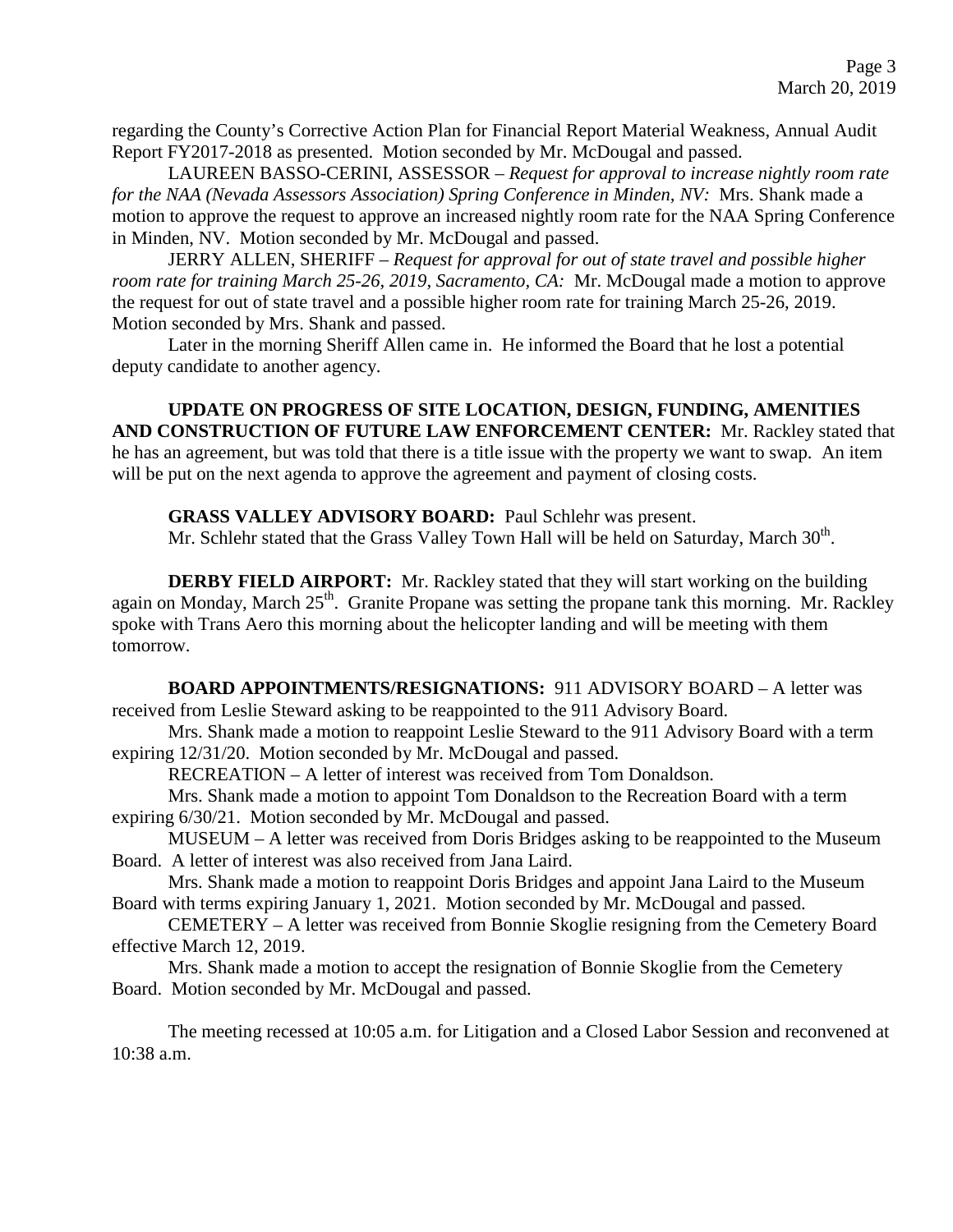## **APPOINTMENT OF PUBLIC GUARDIAN FOR PERSHING COUNTY:** Mr. Shields

stated that this appointment has to be done every 4 years.

Mrs. Shank made a motion to reappoint the District Attorney Bryce Shields to serve as the Public Guardian. Motion seconded by Mr. McDougal and passed.

**REPORT FROM LEGAL COUNSEL:** Mr. Shields stated, in regards to the agreement discussed during the Assessor's update, that he has contacted the provider and asked for more detail regarding the technology aspect of the project.

**KRISTOFFER FISCHER, ENTERPRISE FLEET MANAGEMENT:** DISCUSSION REGARDING PROPOSAL TO PERSHING COUNTY TO PARTNER WITH ENTERPRISE FLEET MANAGEMENT FOR COUNTY VEHICLES – Mr. Fischer gave a presentation and gave the Board some handouts regarding the Fleet Management program. Mr. Fischer will be given a comprehensive list of the County's current vehicles and he will do a replacement and cost analysis to present at a future meeting.

**REPORT FROM ADMINISTRATIVE ASSISTANT:** LABOR NEGOTIATIONS, APPROVE ONE OF THE FOLLOWING: 1) TO CONTRACT WITH JORDAN WALSH TO CONTINUE REPRESENTING PERSHING COUNTY IN LABOR AND EMPLOYMENT RELATED MATTERS, AND AUTHORIZE AND DIRECT ALLISON MACKENZIE TO RELEASE THE COUNTY'S FILES TO JORDAN WALSH AS SOON AS POSSIBLE; 2) COUNTY TO REMAIN WITH ALLISON MACKENZIE, LTD; 3) COUNTY TO RECEIVE FILE AND TO SELECT A NEW ATTORNEY UNRELATED TO JORDAN WALSH OR ALLISON MACKENZIE, LTD – Mr. McDougal made a motion to pursue a contract with Jordan Walsh with Holland and Hart as presented, with Jordan Walsh being our sole contact. Motion seconded by Mrs. Shank and passed.

APPROVAL OF CONTRACT WITH VERONICA FRENKEL, PATHWAYS COUNSELING, TO PROVIDE MEDIATION NOT TO EXCEED \$4,500.00 – Mr. Rackley doesn't feel this is necessary. He thinks the two individuals could meet with the District Attorney to resolve the conflict. Mr. Shields is happy to do whatever the Board would like him to do, but feels that one party wouldn't be amenable to this. Mrs. Childs stated that she doesn't know where the funding for this would come from.

Mr. McDougal made a motion to attempt to resolve the conflict internally. Motion seconded by Mr. Rackley. Mrs. Shank opposed. Motion carried.

**UPDATE ON THE PERSHING COUNTY ECONOMIC DEVELOPMENT AND CONSERVATION ACT:** The Board did not have any updates. Stacy from Congressman Amodei's office stated that they are close to getting a hearing. Carl Clinger attended a "by invitation only" meeting with Senator Rosen in regards to the Bill earlier this morning. The Board was upset that Senator Rosen had not reached out to them or come to the Commission meeting.

**ITEMS FOR FUTURE AGENDAS:** There was no discussion.

**CORRESPONDENCE:** There was no additional correspondence discussed.